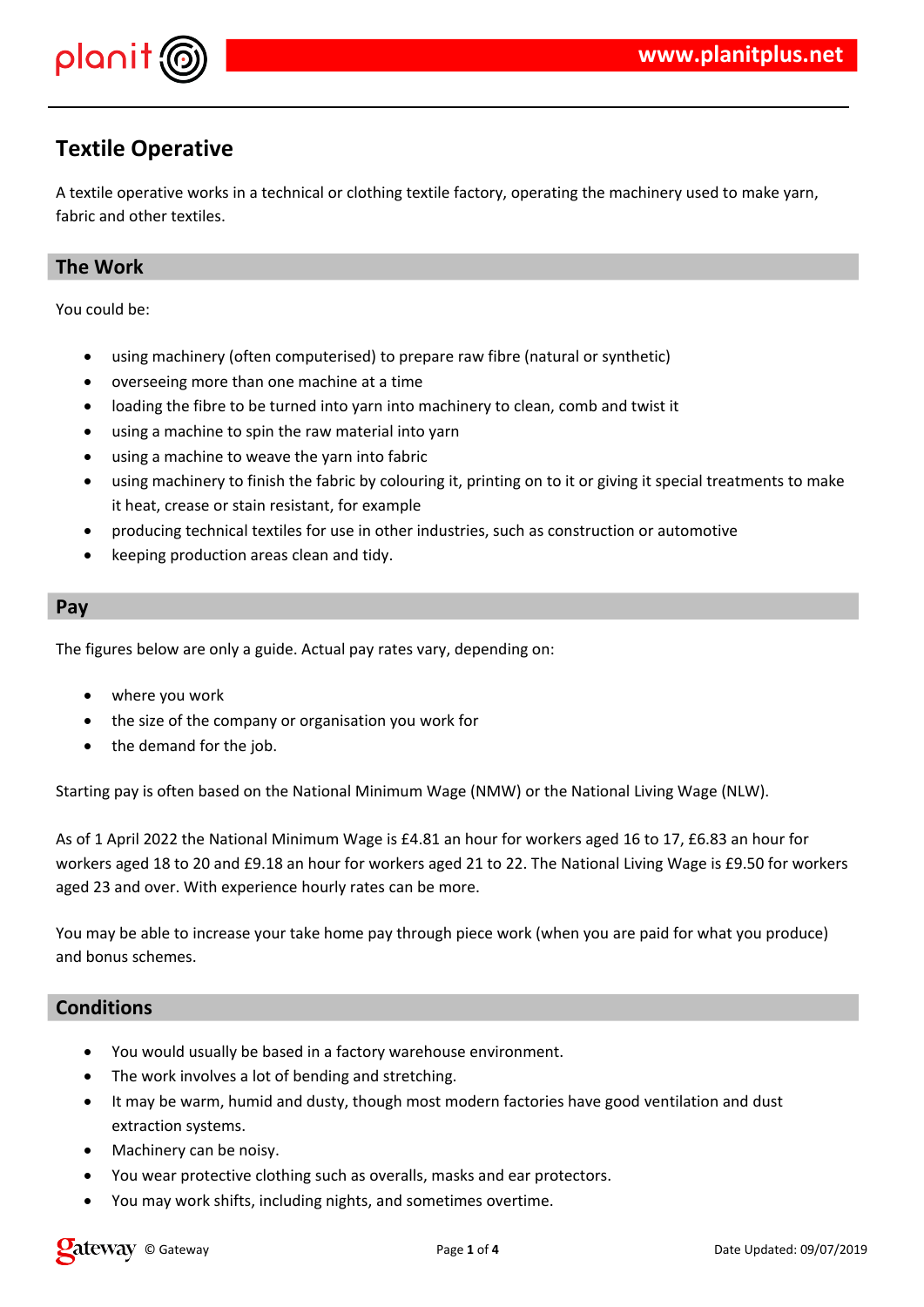

#### **Getting In**

- You do not usually need formal qualifications, although a good general education is useful.
- You may get direct entry to a job.
- You may enter through a training scheme such as a Modern Apprenticeship which could lead to a Scottish Vocational Qualification (SVQ) at SCQF Level 5.

#### **What Does It Take**

You need to have:

- excellent communication skills
- excellent attention to detail
- good practical skills.

You need to be able to:

- understand and follow health and safety rules
- work accurately with your hands
- concentrate while you are doing repetitive tasks
- adapt to new processes and machinery
- work with others and on your own.

#### **Training**

- Training is usually on the job, working alongside an experience operative.
- You may be able to gain an SVQ in Manufacturing Textile Products at SCQF Levels 5 or 7

#### **Getting On**

- With experience you could move on to become a supervisor.
- You might be able to move into quality assurance, machine maintenance or other technical positions.

#### **Contacts**

**Textile Institute** Tel: 0161 237 1188 Email: tiihq@textileinst.org.uk Website: www.textileinstitute.org Twitter: @textileinst Facebook: www.facebook.com/TheTextileInst

#### **Textiles Scotland**

Website: www.textilescotland.com Twitter: @textilescotland Facebook: www.facebook.com/textilescotland

#### **UK Fashion and Textile Association (UKFT)**

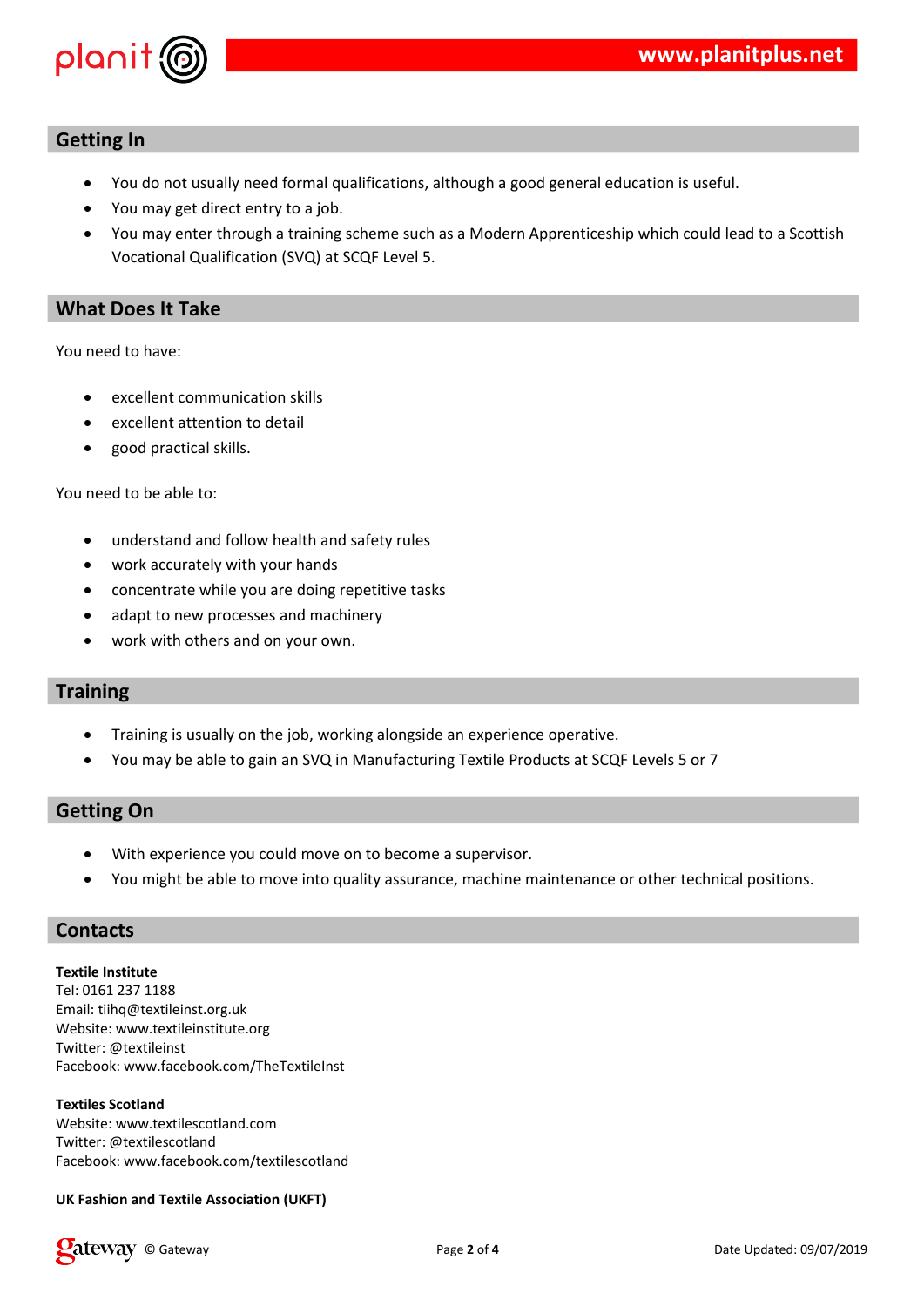

**www.planitplus.net**

Tel: 020 7843 9460 Email: info@ukft.org Website: www.ukft.org Facebook: www.facebook.com/UKfashionandtextile